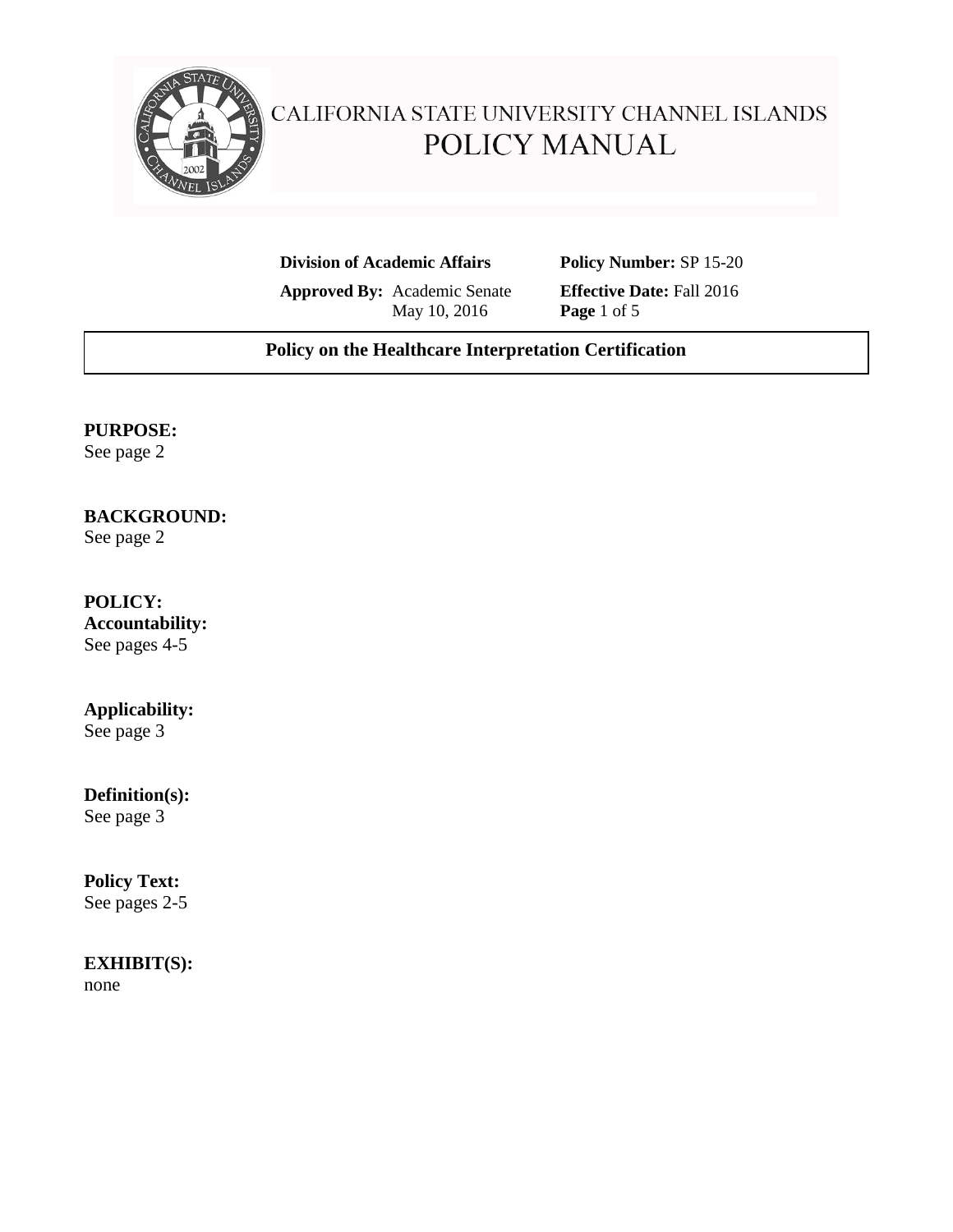# **CALIFORNIA STATE UNIVERSITY CHANNEL ISLANDS NEW CERTIFICATE PROGRAM PROPOSAL**

**Must be submitted no later than October 15, 2015, and finalized by the end of the fall semester for the next catalog production. Refer to latest Senate Policy on Certificate Program Requirements:<http://senate.csuci.edu/policies/2010-2011/index.htm>**

DATE: OCTOBER 13, 2015; 11.19.15 HOST PROGRAM AREA SPANISH

## 1. **Title: Certificate in Healthcare Interpreting**

## 2. **Objectives:**

Upon successful completion of the certificate program, students will be able to do the following:

- a. Interpret accurately and completely between English and Spanish in various healthcare settings using modes of interpretation typically found in medical encounters (consecutive, simultaneous, sight, and whispered interpretation).
- b. Integrate appropriate medical terminology in both languages and enhance communication between a provider and patient during routine and complex medical encounters.
- c. Follow standardized interpreting protocols before, during, and after the medical encounters.
- d. Demonstrate and apply appropriate ethical standards in healthcare interpreting.
- e. Use culturally appropriate behavior and recognize and address instances that require intercultural inquiry to ensure accurate and complete understanding.
- 3. **Justification:** Translation and interpretation are two of the fastest-growing professions in the country, with career opportunities projected to surge by 46 percent between 2012 and 2022, according to the U.S. Bureau of Labor Statistics. According to this office: "Job prospects are best for those who have at least a bachelor's degree and for those who have professional certification. In addition, urban areas, such as Los Angeles, should continue to provide the largest numbers of jobs, especially for interpreters. Job prospects for interpreters and translators should also vary by specialty and language. For example, interpreters and translators of Spanish should have good job prospects because of expected increases in the population of Spanish-speakers in the United States. In particular, job opportunities should be plentiful for interpreters and translators specializing in healthcare, because of the critical need for all parties to fully understand the information communicated in these fields".

Given the strong presence of bilingual students at CI and the urgent need of our local community for healthcare interpreters, this certificate provides a pathway for our students to obtain a job that is well-paid and stable and that builds upon their already established level of bilingualism in English and Spanish.

## 4. **Program Description:**

This Healthcare Interpreter Certificate prepares students to become effective English-Spanish interpreters in medical settings, following the standards of practice established by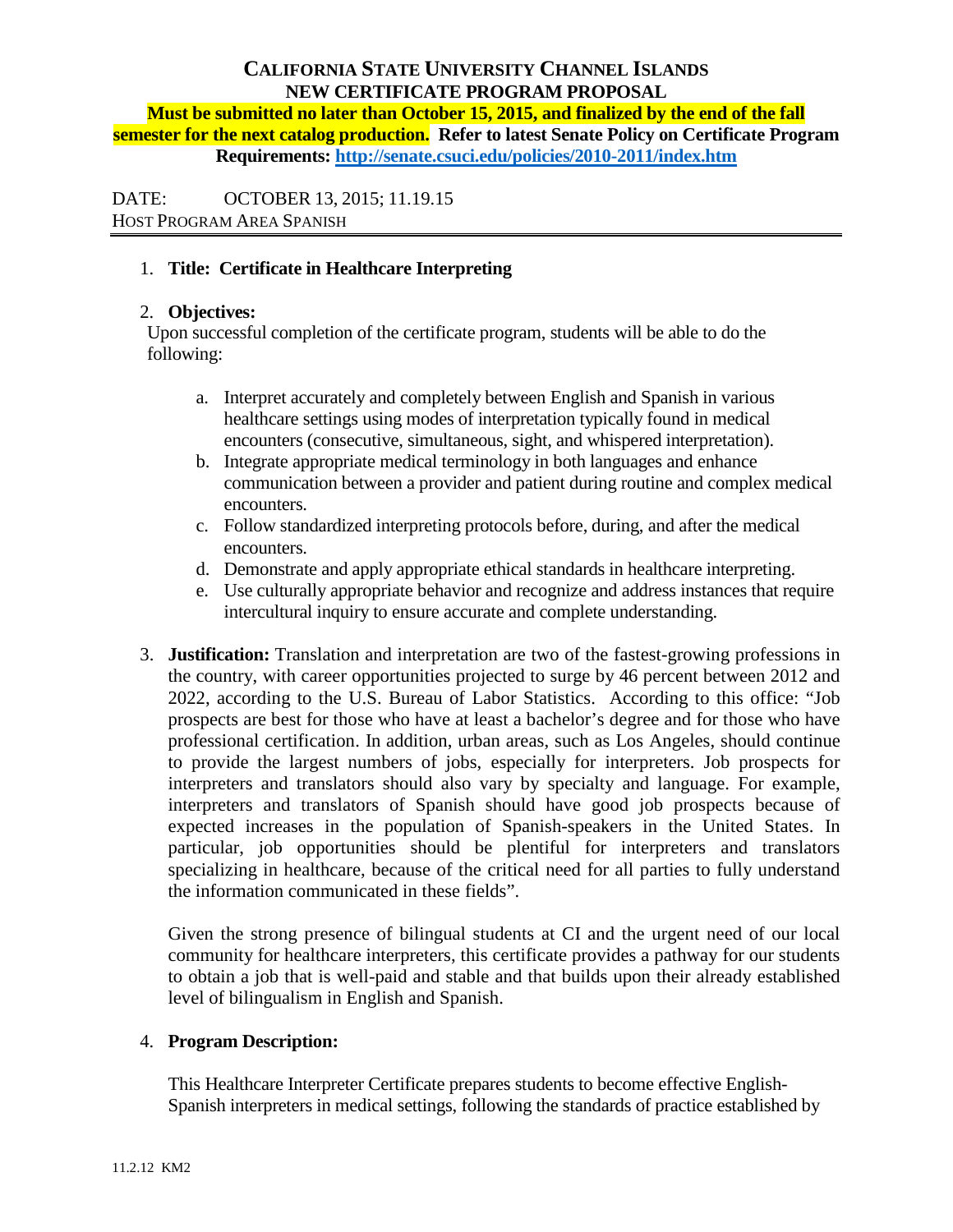the National Council on Interpreting in Health Care, the International Medical Interpreters Association, and the California Standards for Healthcare Interpreters. The Certificate is available to all students (including Extended University) who meet the language requirements. Students must successfully complete the five required courses with an overall average grade of B- or better. Topics to be covered include different modes of interpretation (simultaneous, consecutive, sight, and whispered interpretation), medical terminology, standards of practice, roles of the interpreter, ethics, and cultural competency. Courses with a SPAN prefix taken within the certificate also count as electives towards the major or minor in Spanish. Courses can be taken in any order.

This Certificate contains all the necessary elements to meet the eligibility requirements to take any of the nationally recognized certification exams (by the National Board of Certification for Medical Interpreters, or by the Certification Commission for Healthcare Interpreters).

#### Prerequisites:

**Language proficiency in English** (one of the following):

- Bachelor, Masters, PhD, or any other degree from any US institution of higher education.
- Graduation from any High School from an English language country or from an American School abroad.
- One of the following tests (subject to change)
	- TOEFL (Test of English as a Foreign Language): 570+ on paper; 230+ on computer version; 90+ on iBT.
	- ELPT (English Language Proficiency Test): 950+
	- MELAB (Michigan English Language Assessment Battery) 80+
	- ECPE (Examination for the Certificate of Proficiency in English): PASS
	- FCE (First Certificate in English, Level 3): A
	- CAE (Certificate in Advanced English, Level 4): B
	- CPE (Certificate of Proficiency in English, Level 5): B
	- IELTS (International English Language Testing System) 7.0+

**Language proficiency in Spanish** (one of the following):

- Professional experience over 5 years using Spanish AND written samples of work in Spanish.
- Bachelor, Masters, PhD, or any other degree from an institution of higher education where Spanish is spoken.
- Graduation from a High School of a country where Spanish is spoken.
- 24 semester college credit hours of Spanish or Major in Spanish
- Successful completion of SPAN 301 or SPAN 302 with a grade of B- or better,
- ACTFL Oral Exams (American Council on the Teaching of Foreign Languages): 3.5 + /Advanced Mid Level (see [www.actfl.org\)](http://www.actfl.org/)
- Consent from the Spanish Program Chair

#### **Certificate in Healthcare Interpreting - 15 Units**

## **Required Courses (9 units):**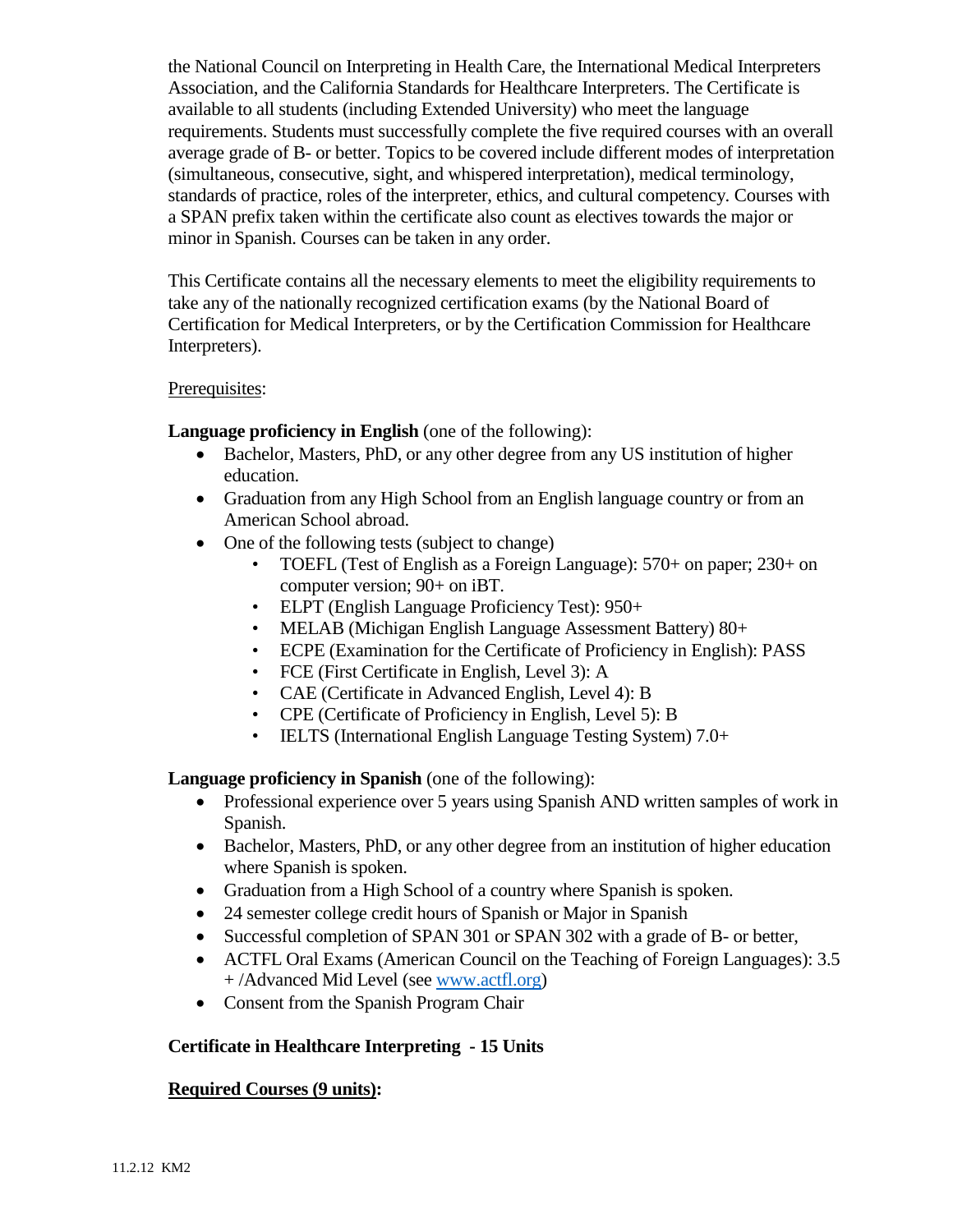SPAN 321: Introduction to Spanish-English Interpretation (3 units) SPAN 451: Introduction to Healthcare Interpreting (3 units) SPAN 452: Healthcare Terminology for Interpreters (3 units)

#### **Eligible Electives (choose two) (6 units):**

COMM/CHS/HLTH/NRS 343 Health Issues in the Latina/o Community (3 units) COMM/NRS 441: Health Communication (3 units) COMM 355: Cross-Cultural Communication in Health (3) HLTH 101: Overview of Health Care Industry and Its Delivery (3 units) SOC 426: Medical Sociology (3 units) SPAN 320: Introduction to Spanish Translation (3 units)

- 5. **Certificate Advisor:** Dr. Antonio F. Jiménez Jiménez
- 6. **Fiscal Support Required:** Three new courses are part of this certificate, and the Spanish/Languages program would need the financial support to be able to offer these courses on a regular basis.
- 7. **Faculty Available to Teach:**  Dr. Stephen Clark Dr. Antonio F. Jiménez Jiménez Dra. Margarita López López
- 8. **Procedure for awarding certificate:** Successful completion of all 5 courses with an overall average grade of B- (2.67 GPA) or better.

**Antonio F. Jiménez Jiménez October 13, 2015** Proposer of Certificate Date